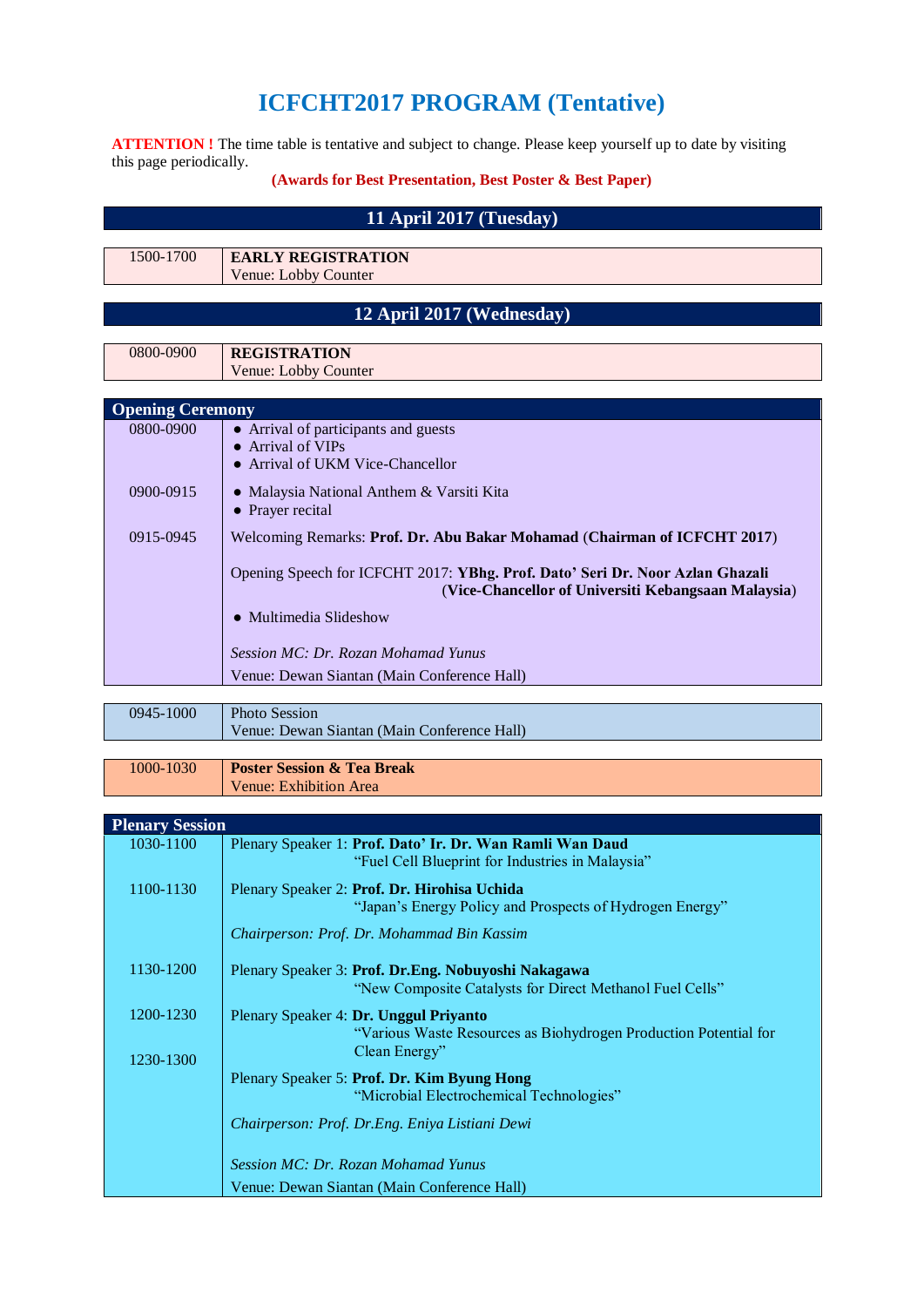| $1300-1400$ Lunch |                                          |
|-------------------|------------------------------------------|
|                   | Venue: Dewan Siantan (Main Banquet Hall) |

Г

| <b>Parallel Session 1</b> |                                                |                            |                           |                                                         |  |
|---------------------------|------------------------------------------------|----------------------------|---------------------------|---------------------------------------------------------|--|
| Chairperson               | $\mathsf{A}$                                   | <sub>B</sub>               | C                         | D                                                       |  |
|                           | Venue: Dewan Siantan<br>(Main Conference Hall) | Venue: Dewan Seri Melati 1 |                           | Venue: Dewan Seri Melati 2   Venue: Dewan Seri Melati 3 |  |
|                           | Chairperson:                                   | <i>Chairperson:</i>        | <i>Chairperson:</i>       | <i>Chairperson:</i>                                     |  |
|                           | Dr. Masli Irwan Rosli                          | Assoc. Prof. Dr.           | Assoc Prof. Dr.           | Dr. Leong Kah Hon                                       |  |
|                           |                                                | Sufizar Bt. Ahmad          | Sahilah Abd. Mutalib      |                                                         |  |
| 1400-1420                 | Keynote Speaker 1:                             | <b>Keynote Speaker 2:</b>  | <b>Keynote Speaker 3:</b> | <b>Keynote Speaker 4:</b>                               |  |
|                           | <b>Prof. Dr. Mohamed</b>                       | Dr. Abul Kalam             |                           | Prof. Dr. Shu-Yii Wu Prof. Dr. Mohammad                 |  |
|                           | <b>Mahmoud El-sayed</b>                        | <b>Azad</b>                |                           | <b>Bin Kassim</b>                                       |  |
|                           | <b>Nasef</b>                                   |                            |                           |                                                         |  |
| 1420-1435                 | A <sup>1</sup>                                 | B <sub>1</sub>             | C <sub>1</sub>            | D <sub>1</sub>                                          |  |
| 1435-1450                 | A <sub>2</sub>                                 | B <sub>2</sub>             | C <sub>2</sub>            | D2                                                      |  |
| 1450-1505                 | A <sub>3</sub>                                 | B <sub>3</sub>             | C <sub>3</sub>            | D <sub>3</sub>                                          |  |
| 1505-1520                 | A <sup>4</sup>                                 | <b>B4</b>                  | C <sub>4</sub>            | D <sub>4</sub>                                          |  |
| 1520-1535                 | A <sub>5</sub>                                 | B <sub>5</sub>             | C <sub>5</sub>            | D <sub>5</sub>                                          |  |

| 1535-1600 | <b>Poster Session &amp; Tea Break</b><br>Venue: Exhibition Area                               |
|-----------|-----------------------------------------------------------------------------------------------|
| 1600-1800 | <b>First Annual General Meeting of The Malaysian Association of Hydrogen Energy</b><br>(MAHE) |
|           | Venue: Dewan Siantan (Main Conference Hall)                                                   |

## **13 April 2017 (Thursday)**

| 0800-0900              | <b>Registration</b><br>Venue: Lobby Counter                     |  |  |
|------------------------|-----------------------------------------------------------------|--|--|
|                        |                                                                 |  |  |
| <b>Plenary Session</b> |                                                                 |  |  |
| 0900-0930              | Plenary Speaker 6: Mr. Eiji Ohira                               |  |  |
|                        | "Current policy and activity on hydrogen energy in Japan"       |  |  |
| 0930-1000              | Plenary Speaker 7: Prof. Dr. Kyung Nam Kim                      |  |  |
|                        | "Perspectives of Renewable energy in Korea with future hydrogen |  |  |
|                        | society"                                                        |  |  |

| 1000-1030 | Chairperson: Prof. Dr. Arshad Ahmad                                                                                                                                                                                                                              |
|-----------|------------------------------------------------------------------------------------------------------------------------------------------------------------------------------------------------------------------------------------------------------------------|
| 1030-1100 | Plenary Speaker 8: Prof. Dr. Yasuhiro Iwasawa<br>"Characterization and Understanding of Active and Durable Nanoscale<br>Cathode Catalysis in PEFCs by In situ/Operando, Time-Resolved (Real<br>Time) and Spatially-Resolved (Imaging) XAFS and X-ray Techniques" |
|           | Plenary Speaker 9: Prof. Dr. Eng. Eniya Listiani Dewi<br>"Implementations and Activities of Fuel Cell Technology in Indonesia"                                                                                                                                   |
|           | Chairperson: Prof. Dato' Ir. Dr. Wan Ramli Wan Daud                                                                                                                                                                                                              |
|           | Session MC: Dr. Mimi Hani Abu Bakar                                                                                                                                                                                                                              |
|           | Venue: Dewan Siantan (Main Conference Hall)                                                                                                                                                                                                                      |
|           |                                                                                                                                                                                                                                                                  |

| $.100 - 1130$ | <b>Poster Session &amp; Tea Break</b> |
|---------------|---------------------------------------|
|               | Venue: Exhibition Area                |